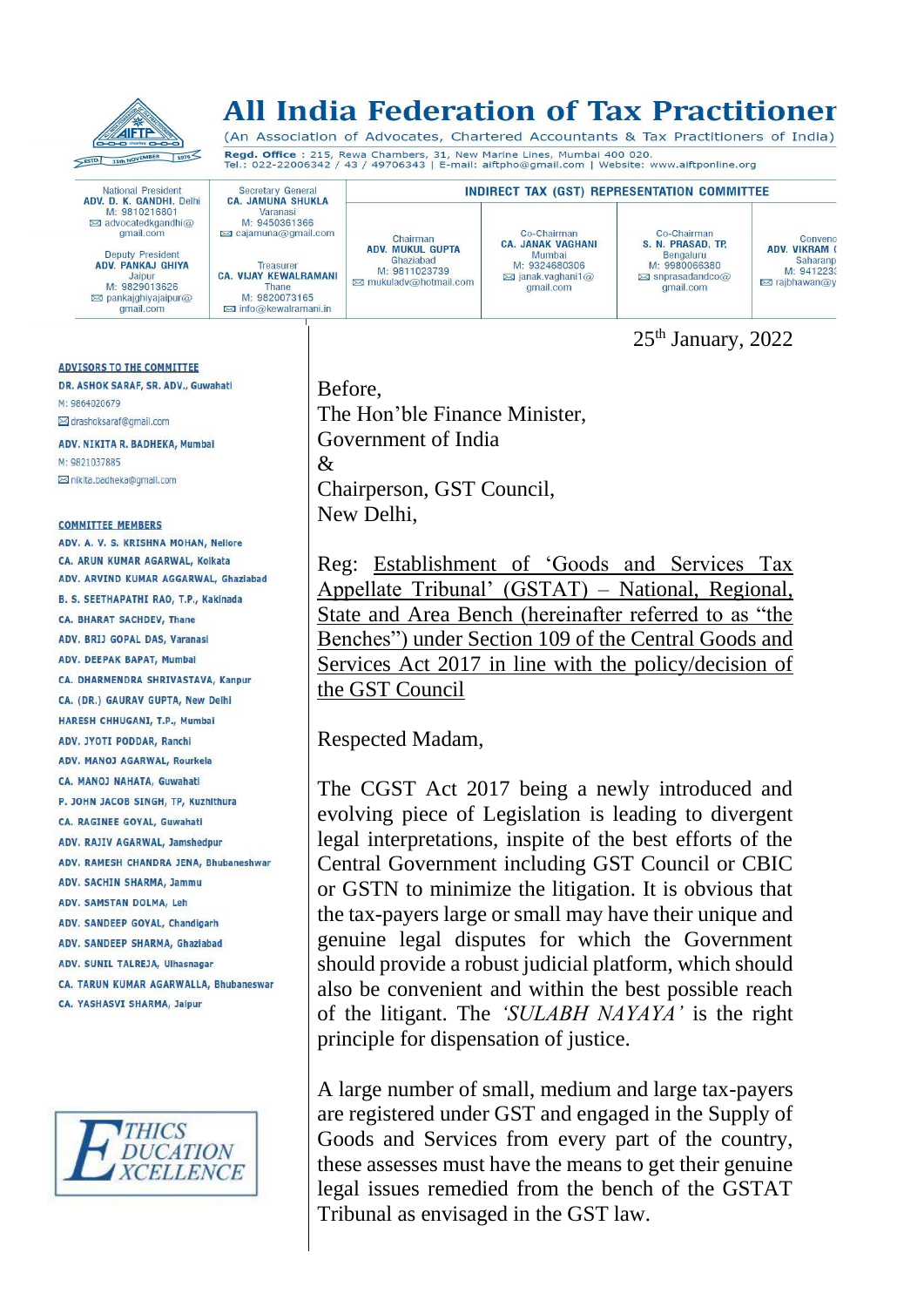It is important to note that the 'Proper Officers' or 'Jurisdictional Officers' of CGST and SGST are already started scrutinizing the monthly return and now conducting 'Tax Audit' for the Financial Year 2017-18, 2018-19, 2019-20 and 2020-21as the Annual Return had already been filed. Goods under transport are also being detained/seized by Mobile Squads and large amount of securities/penalties are being demanded; further many issues are cropping up from scrutiny and audits which needs remedial judicial actions after detailed analysis of the facts as provided under the law. In spite of the provision of a special court (Tribunal) i.e. GSTAT in the GST law the genuine assessees/taxpayers were presently forced to approach Hon'ble High Court's which is undesirably creating pressure on the constitutional courts.

In light of the above, we would like to submit certain points of consideration for your goodself which are as follows:

## **A. JUSTICE AT DOOR-STEPS**

Four years have already been passed and in the absence of Benches of GSTAT, the assessees have to face lot of hardships and difficulties which are creating hindrance in the smooth functioning of their business.

The biggest hindrance that assesse is facing that the Law is at nascent stage and due to it many of the provisions are still unclear to the Revenue as well as the Assessee. Therefore, due to lack of understanding of the legal provisions, the assesse has to suffer a lot as for each petty issue the assesse has to file Writ Petition in Hon'ble High Courts. It is submitted that filing of Writ Petition is not viable alternative as well as being a expensive task the assessee has to bear lot of expenses during the whole proceedings for getting justice, which is nothing but a harassment to the assesse. Due to absence of GST Tribunals the scheme of *"Justice at Door-Steps"* is being violated.

# **B. PETTY ISSUES HAVE TO BE ADJUDICATED BY HON'BLE HIGH COURTS**

It is pertinent herein to state that the Hon'ble High Court being the Constitutional Court, the Highest Court in a particular State or States, is being un-necessarily flooded with the Writ Petitions which bears petty issues like Technical Glitches on the GST portal, wherein there is no legal interpretation or complexities involved. Still Hon'ble High Court have to look into these matters which waste lot of precious Judicial time of the Hon'ble High Courts.

It is submitted that for the factual issues pertaining to E-way bill and confiscation of goods, assessee have to approach Hon'ble High Courts, wherein there is no such legal intricacies or technicalities or complexities, which should be more appropriately be examined by the last fact-finding court viz the GST Tribunal.

As per the judicial system of the country, the Hon'ble High Court may only look into the matters pertaining to pure law in accordance to the Constitution of India and not these primarily factual issues as stated above.

#### **C. INTERPRETATION**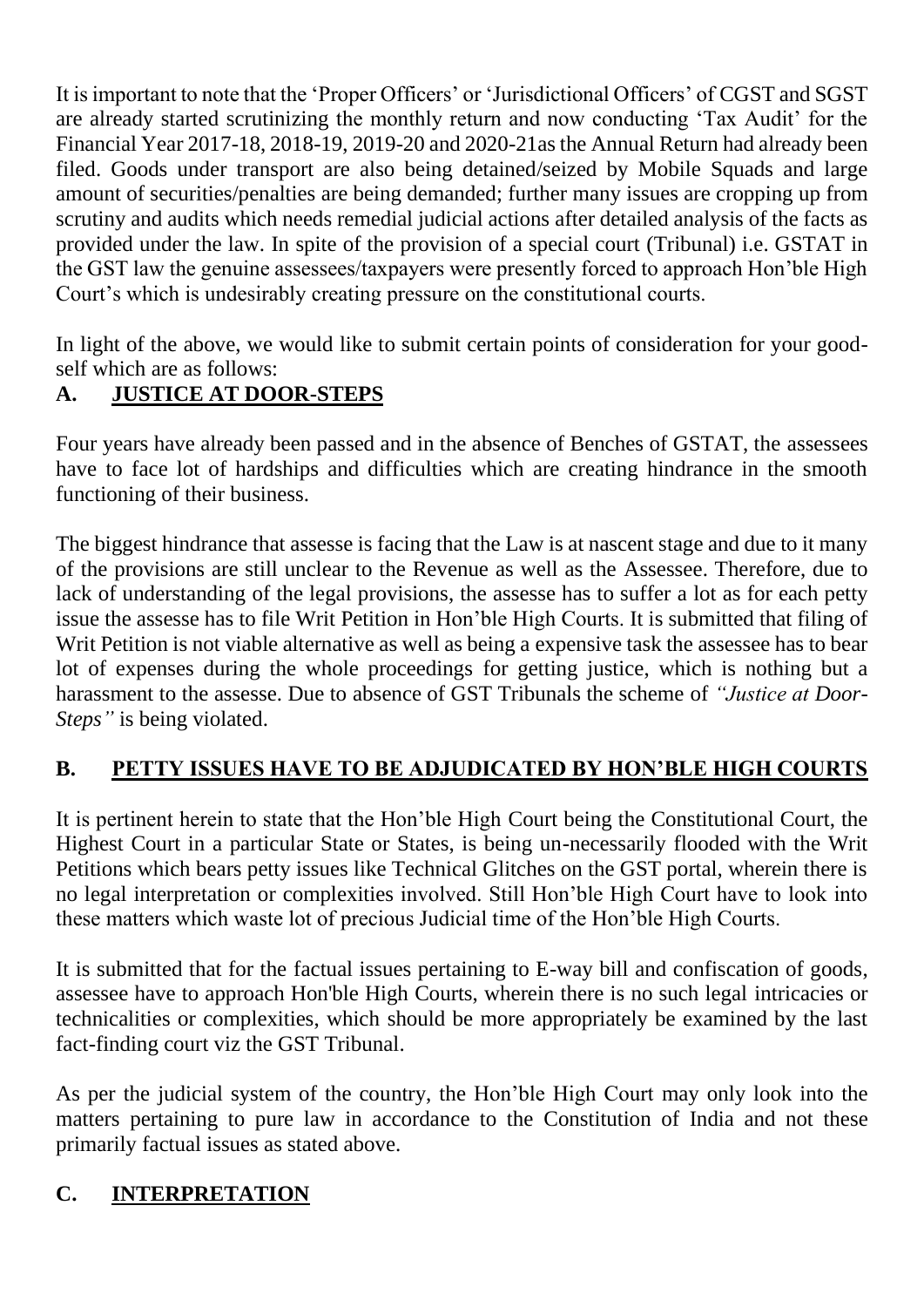It is submitted that by not establishing the Benches of GSTAT, the confusion among the Assessee and the Revenue gravely exists as proper interpretation of provisions based on the facts of unique circumstances are not available with any of them, which is resulting in lot of misinterpretation by the Revenue and due to which Assessee has to suffer.

The function of specialised Tribunal like GST Tribunal is not only to adjudicate the cases most efficiently but also to provide detailed and well thought of interpretation to the GST Law, in absence of the Benches of GST Tribunal the country is not getting the due benefit as envisaged in the GST Law passed by the Parliament and assured by the Government to the large number of taxpayers of the country.

# **D. ASSESSEE ARE BEING MISLED INTO ADVANCE RULINGS**

It is submitted that due to non-formation of the Benches of GSTAT, many Assessee are being forced to go to Advance Rulings and many of the Orders pronounced by Advance Rulings are not only against the Assessee but also without justified application of mind and law, and after the Appellate Authority there is no scope of hearing the Appeal. In addition to this, it is submitted that by non-formation of GSTAT, many Assessee are falsely taking into consideration as the final order on the matter and are complying with it, which is totally wrongful as the Order pronounced by the Advance Rulings is not the Judicial Order. Therefore, it would be unjust for the Assessee along with other Taxpayers as well as for the Revenue to follow the absolutely wrong non-Judicial Order pronounced by the Advance Rulings and raise demand on the Assessee by making reference to its interpretation.

### **E. BLOCKING OF AMOUNT FOR BOTH THE ASSESSEE AND REVENUE IS NOT GOOD FOR ECONOMIC RECOVERY**

It is submitted that due to non-formation of GST Tribunal, many of the  $2<sup>nd</sup>$  Appeals have been piled up for adjudication by the Tribunals which would result into the huge pendency of Appeals before the Tribunals when it would come into the existence. Delay in adjudication of Appeals will result in unreasonable blockage of funds which would create difficulties for both the Assessee as well as the Revenue.

It is relevant herein to state that our Country have just seen the second wave of Covid-19 which was disastrous for our Economy. Therefore, for the fast revival the concrete steps should be taken in creation of the Benches of GSTAT so that there could be no blockage of precious money due to the pendency of cases.

# **F. ASSESSEE FORCED TO PAY TAX WHICH SETS WRONG PRECEDENT**

It is submitted that due to non-formation of Tribunals, the assessee sometimes ends-up pay Tax under protest which sets wrong precedent for the coming financial years as well as for other Assesses. This is nothing but harassment for the genuine taxpayers of the Nation. If this continues then the law would lose its credibility and the concept of *'Good and Simple Tax'* would remain on papers only.